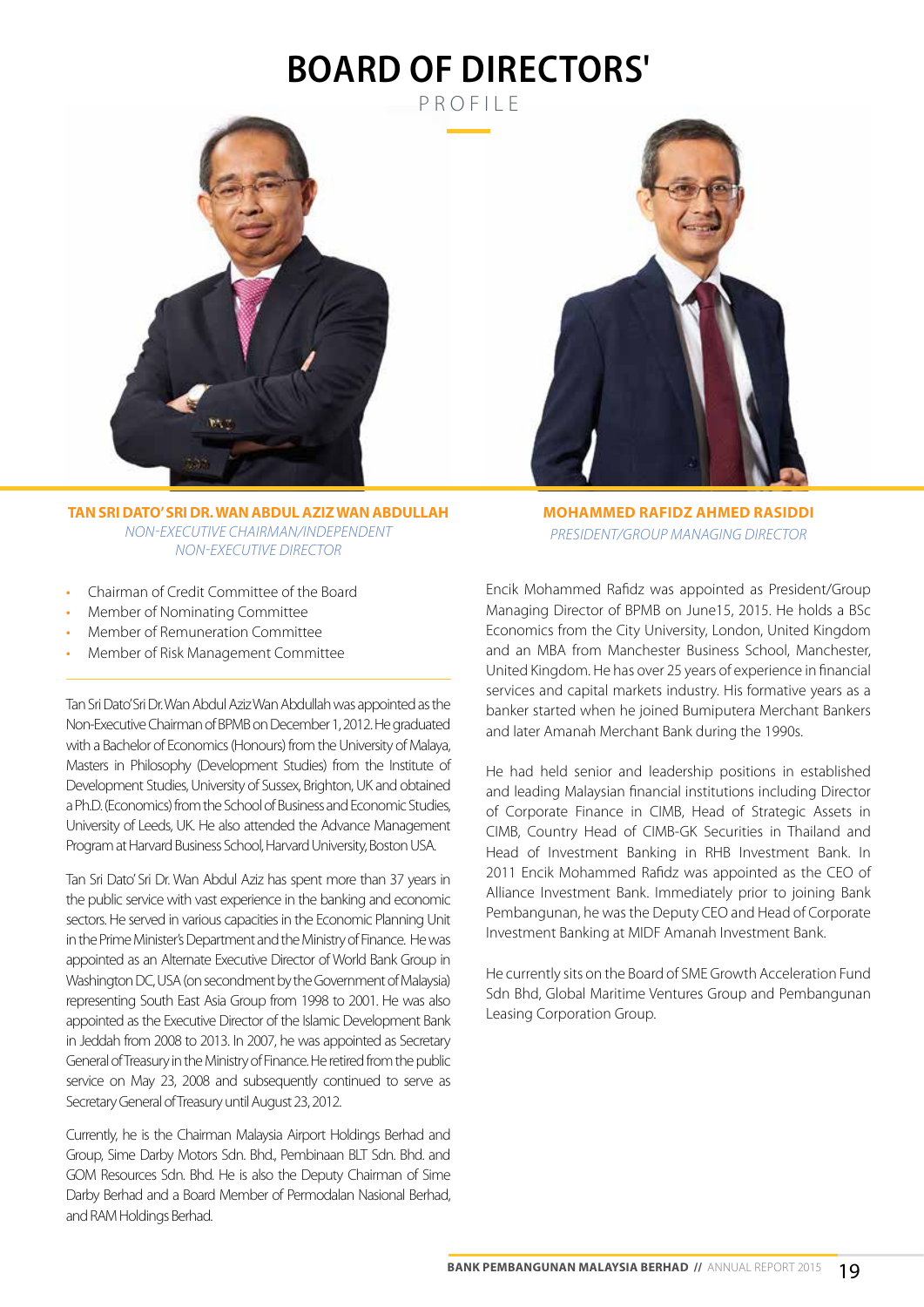

**DATUK ENGKU NOR FAIZAH ENGKU ATEK**  *Independent Non-Executive Director*

- Member of Nominating Committee
- Member of Audit and Examination Committee
- Member of Risk Management Committee

Datuk Engku Nor Faizah Engku Atek was appointed to the Board of Bank Pembangunan Malaysia Berhad on December 1, 2014. She holds an LLB (Hons) from the University of Malaya and has attended a number of courses and seminars related to her work in the public sector, including the Government Legal Adviser's Course at the Institute of Advance Legal Studies in the UK sponsored by the British Council, Seminar on Industrial Property in Strasbourg and Munich sponsored by the European Union and Legislative Drafting Institute at the University of Loyola and Tulane, in the USA.

Datuk Engku Nor Faizah is currently the Solicitor General of Malaysia. She has over 30 years of experience in the public sector. She started her career at the Attorney General's Chambers ('AGC') in 1983 and has held various positions in AGC, including Deputy Solicitor General, Parliamentary Draftsman, Senior Federal Counsel and Deputy Public Prosecutor. She was also the State Legal Adviser of Negri Sembilan from 2003 to 2004 and State Legal Adviser of Perak from 2004 to 2007.

As Solicitor General she oversees, amongst other responsibilities, the work of the Advisory Division, Drafting Division, Law Reform and Revision Division and International Affairs Division at AGC. She has been involved in the drafting and/or approving of numerous legislation including the Central Bank of Malaysia Act 2009, the Limited Liability Partnerships Act 2012, the Netting of Financial Agreements Act 2015, the Special Measures Against Terrorism in Foreign Countries Act 2015, the Malaysian Airline System Berhad (Administration) Act 2015 and the Malaysian Aviation Commission Act 2015.

**Dato' Ir Haji Mohamad Husin** *Independent Non-Executive Director*

- Chairman of Remuneration Committee
- Member of Audit & Examination Committee
- Member of Credit Committee of the Board
- Member of Risk Management Committee
- Member of Nominating Committee

Dato' Ir. Haji Mohamad Husin was appointed to the Board of Bank Pembangunan Malaysia Berhad on May 2, 2015. He graduated with a B. Sc (Hons) in Civil Engineering from University of Southampton, England in 1977 and M.Sc. Civil Engineering from University of Pittsburgh, USA.

After graduation, he started his career as a Water Engineer in Public Works Department (JKR). He had served the department for 35 years in various capacities including District Engineer, Assistant Director, State and Branch Director. He was the Director of Roads before he was promoted to the post of Deputy Director General, which he held in 2007 until his retirement in 2013.

During his career in Government service, he was also active in the road engineering and civil engineering fraternities and served in various capacities in organizations and societies such as Road Engineering Association of Malaysia, Intelligent Transportation System and Institution of Engineers.

He also sits on the Board of Pembangunan Leasing Corporation Group, Sarawak Hydro Sdn Bhd, Johawaki Holdings Sdn Bhd, Bridgex Sdn Bhd and Group, Laluan Bina Sdn Bhd and PT (MKC)-Indonesia.